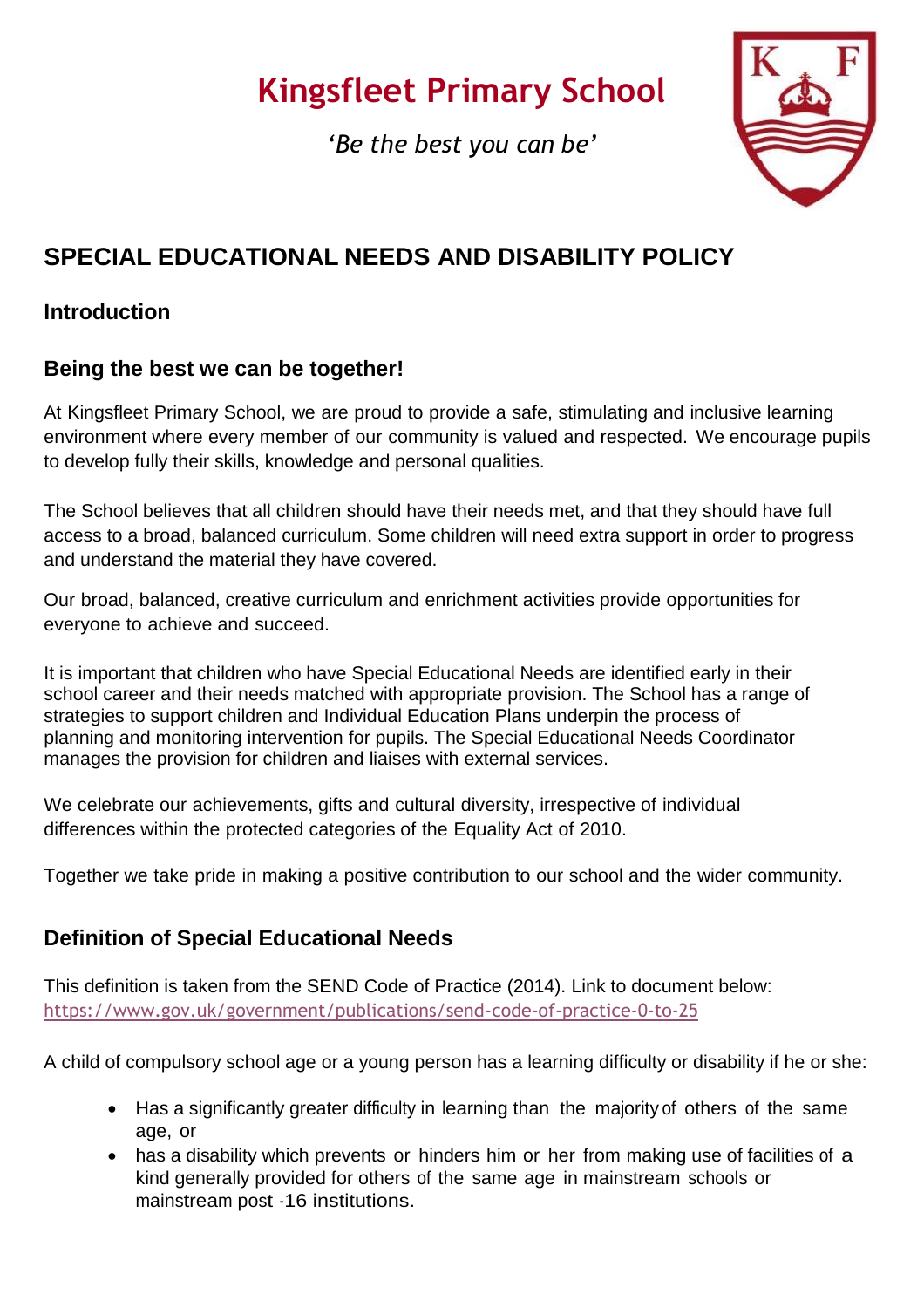## **Aims and Objectives**

We aim to provide every child with access to a broad and balanced education. This includes the National Curriculum in line with the Special Educational Needs Code of Practice.

- **Staff members seek to identify the needs of pupils with SEND as early as possible.** This is most effectively done by gathering information from parents, education, health and care services and early years' settings prior to the child's entry into the school. The progress of all pupils will be continuously monitored to identify needs as they arise; needs will be identified and support provided as early as possible.
- **Monitor the progress of all pupils** in order to aid the identification of pupils with SEND. Continuous monitoring of those pupils with SEND by their teachers will help to ensure that they are able to reach their full potential and given the most effective and relevant learning provision. Full access to the curriculum will be provided through differentiated planning by class teachers. All members of the school community will perceive pupils with SEND positively.
- **Make appropriate provision to overcome all barriers to learning and ensure pupils with SEND have full access to the National Curriculum**. This will be coordinated by the SENDCo and Headteacher and will be carefully monitored and regularly reviewed in order to ensure that individual targets are being met and all pupils' needs are catered for. Specific input, matched to individual need, will be provided in addition to differentiated classroom provision for those pupils with SEND.
- **Work with parents** to gain a better understanding of their child, and involve them in all stages of their child's education. This includes supporting them in terms of understanding SEND procedures and practices and providing regular feedback on their child's progress.
- **Create a school environment where pupils can contribute to their own learning.** This means encouraging relationships with adults in school where pupils feel safe to voice their opinions of their own needs, and carefully monitoring the progress of all pupils at regular intervals. Children are encouraged to contribute and participate in all decision-making processes where deemed appropriate to do so. Pupil participation is also encouraged through school by wider opportunities such as school council, residential visits, school plays, sports teams etc.
- **Work with and in support of outside agencies** when the pupils' needs cannot be met by the school alone. Some of these services include Educational Psychology, Speech and Language Therapy, County Inclusive Support Service (CISS) Children and Adult Mental Health Service (CAMHS).

## **Responsibility for the coordination of SEND provision**

The person responsible for overseeing the provision for children with SEND is Kyrsty Beattie (Headteacher).

The person coordinating the day-to-day provision of education for pupils with SEND is Rebecca McCarthy (Deputy Head teacher and SENDCo).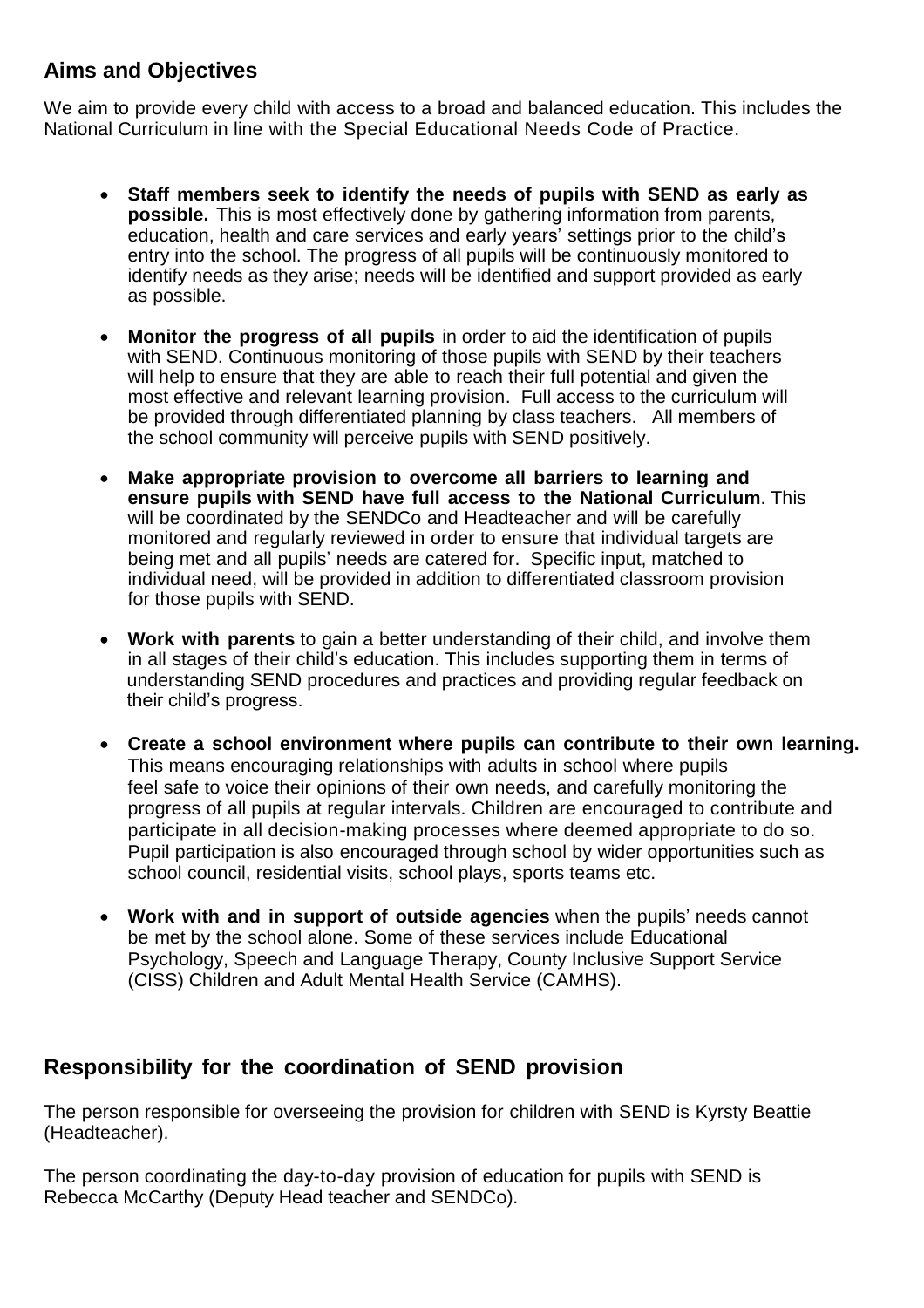## **Headteacher**

The Headteacher and Governors are responsible for formulating the aims, objectives and policy to reflect national requirements and LA policies and guidance. The Headteacher will keep the governing body fully informed about the provision for the children with SEND, supported by the Governor with responsibility for Special Needs.

## **SENDCo**

The SENDCo holds the National award for SEND co-ordination, is a qualified NLP (Neuro Linguistic Programming) practitioner and is also the Deputy Head teacher and member of the Senior Leadership Team (SLT), and will liaise closely with and advise teachers. The SENDCo has the responsibility for:

- The day to day operation of the school's SEND policy;
- Co-ordinating provision for pupils with SEND;
- Liaising with staff on completion of termly Provision maps;
- Providing advice to staff and liaising with them on the completion of Provision Maps and where applicable, Individual Education Plans (IEP's);
- Working alongside staff in assessing children's needs and ensuring that children make progress;
- Overseeing and maintaining specific resources for special educational needs;
- Contributing to the in-service training of staff;
- Monitoring, evaluating and reporting on provision to the governing body in conjunction with the Headteacher:
- Meet with class teachers to discuss both internal and external interventions;
- Liaising with parents of children with special educational needs;
- Liaising with outside agencies;
- Ensuring that appropriate provision is in place
- Ensuring that background information is collected, recorded and updated;
- Taking the lead in further assessment of a child's strengths and areas to develop in order to future plan to meet the child's needs;
- Taking the lead in monitoring and reviewing any action taken to support the child;
- Ensuring that appropriate records are kept in place for pupils with SEND.

## **Class teachers**

Class teachers must work under the reasonable direction of the Headteacher and perform professional duties that include:

- Ensuring that Quality First Teaching (QFT) forms the basis of their everyday practice;
- Use the school's graduated approach to supporting SEND pupils;
- Plan, implement and evaluate the impact of interventions;
- Feedback/report impact of interventions to team leader/SENDCo at SEND and Pupil Progress Meetings;
- Make sure that any information/or advice given is acted upon (whether this be from internal or external support);
- Make sure that the class SEND information is kept up to date;
- Report any SEND concerns to SENDCo, using agreed template (see appendices);
- Ensuring TAs have time to carry out interventions and that these are carried out and then evaluated on a half – termly basis;
- Teaching pupils according to their educational needs and providing work relevant to a child's ability, including phonics groups;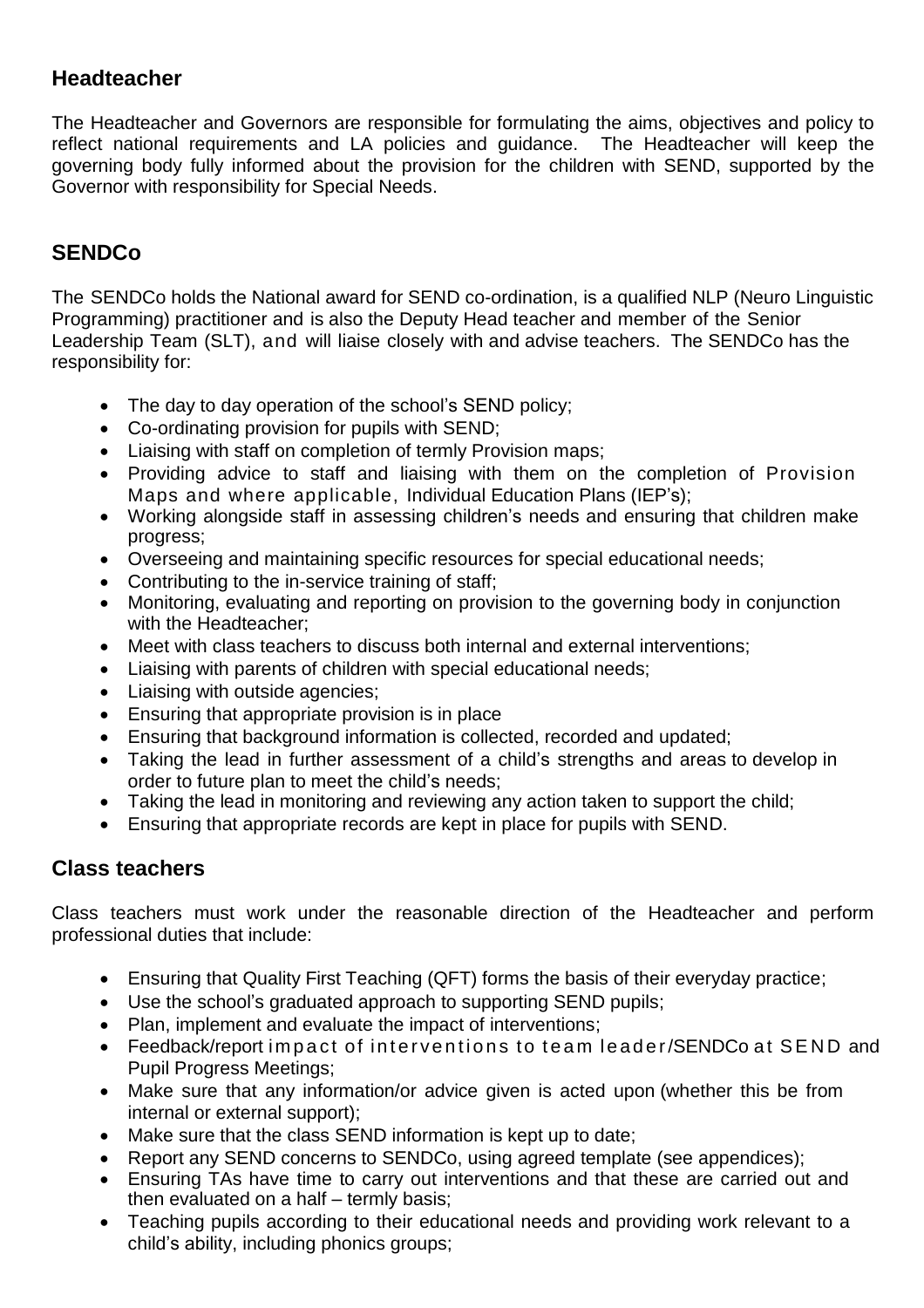- Assessing, recording and reporting on the development, progress and attainment of pupils;
- Promoting the general progress and wellbeing of individual pupils and of any group of pupils assigned to the teacher;
- Provide guidance and advice to pupils on setting targets;
- Communicating and consulting with the parents of the pupils and persons and bodies outside the school and working in close liaison with other staff to address needs;
- Organise/decide which children will follow specific interventions;
- Directing TAs to support children with SEND, as relevant to their needs;
- Setting and reviewing Provision maps on (at least) a termly basis

## **Teaching Assistants (TAs)**

Teaching Assistants are allocated to a class or, if particular expertise is needed, then they are allocated to a specific child, e.g. a TA with the specialist training.

TAs may:

- Work with groups or individuals under the direction of the teacher;
- Follow specific programmes prepared by the teacher to address learning needs;
- Prepare and deliver set phonic groups;
- Individual specialised work that may have been prepared e.g. work given by the SALT;
- Ensure that all the children are able to access the work given and evaluate and feedback to the teacher.

## **Identifying Special Educational Needs**

There are 4 broad areas defined in the Code of Practice that give an overview of the additional needs that we must plan for in school. Early intervention and planning is crucial to support pupils and we must always remember that every child is an individual, entitled to personalised support.

## 1. **Communication and interaction**

Children and young people with speech, language and communication needs (SLCN) have difficulty in communicating with others. This may be because they have difficulty saying what they want to, understanding what is being said to them or they do not understand or use social rules of communication. The needs of these children may change over time.

#### 2. **Cognition and learning**

Learning difficulties cover a wide range of needs, including moderate learning difficulties (MLD), severe learning difficulties (SLD), where children are likely to need support in all areas of the curriculum and associated difficulties with mobility and communication, through to profound and multiple learning difficulties (PMLD). Specific Learning difficulties (SpLD), affect one or more specific aspects of learning. This encompasses a range of conditions such as dyslexia, dyscalculia and dyspraxia.

#### 3. **Social, emotional and mental health difficulties**

Children and young people may experience a wide range of social and emotional difficulties, which manifest themselves in many ways. These may include becoming withdrawn or isolated, as well as displaying challenging, disruptive or disturbing behaviour. These behaviours may reflect underlying mental health difficulties.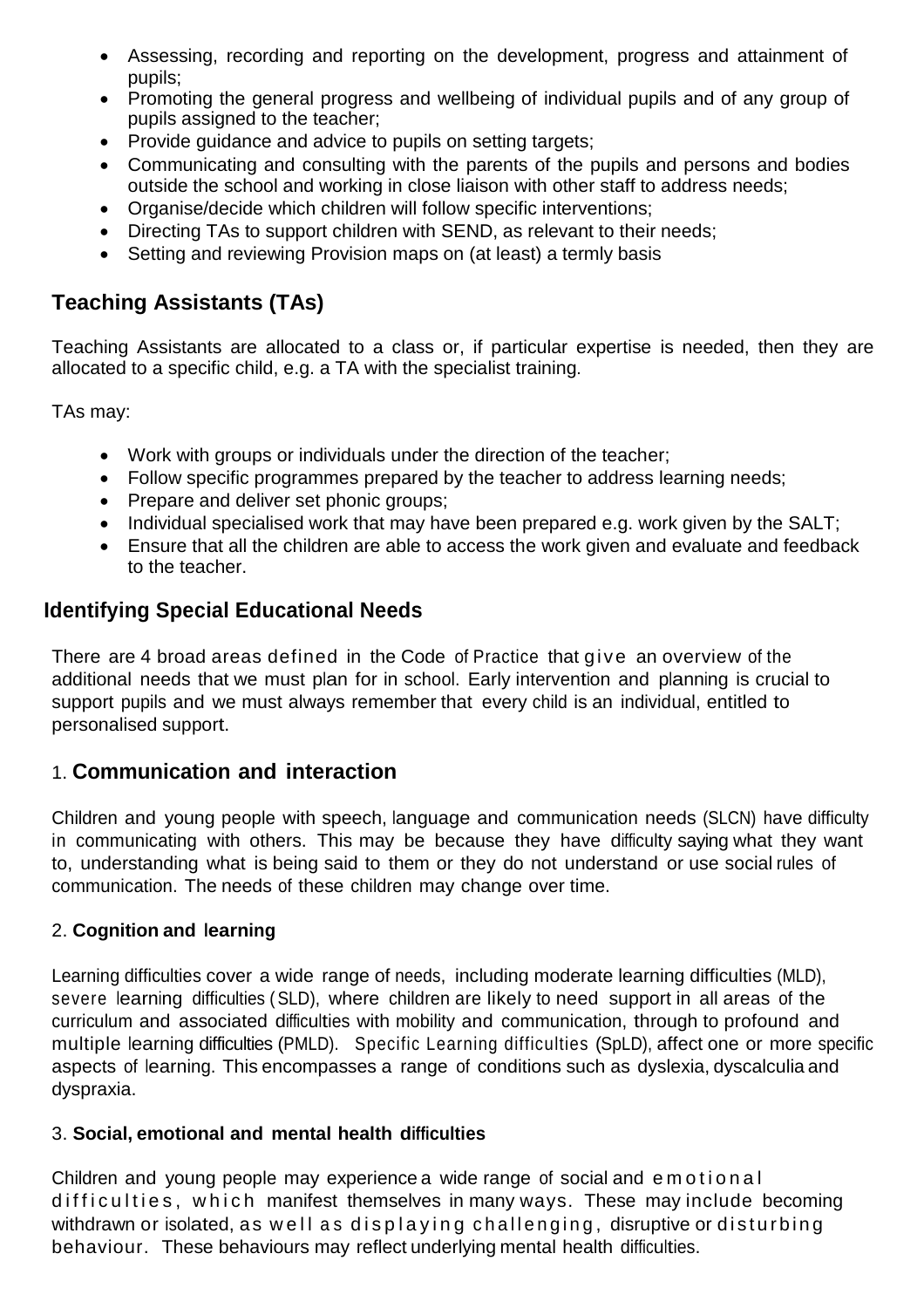#### 4. **Sensory and/or physical needs**

Some children and young people require special educational provision because they have a disability which prevents or hinders them from making use of the educational facilities generally provided. These difficulties can be age related and may fluctuate over time. Many children and young people with vision impairment (VI), hearing impairment (HI) or a multi- sensory impairment (MSI) will require specialist support.

Other factors may impact upon progress and attainment in school but are not in themselves a special education need. However, pupils who fall into these categories will receive the same support and entitlement.

## **A Graduated Approach to SEND Support**

All pupils in our school are rigorously tracked and their attainment monitored by the class teacher alongside the Leadership Team at pupil progress meetings. Challenging targets are set and pupils identified if they need to be monitored or are at risk of under-achievement.

Class teachers are responsible and accountable for the progress and development of the pupils in their class, including where pupils access support from teaching assistants or specialist staff. High quality first teaching (QFT), differentiated for individuals is the first step in supporting pupils with Special Educational Needs.

## **Quality First Teaching**

- Any pupils who are falling significantly outside of the range of expected academic achievement in line with predicted performance indicators and grade boundaries will be monitored.
- Once a pupil has been identified as possibly having SEND they will be closely monitored by staff in order to gauge their level of learning and possible difficulties.
- The child's class teacher will take steps to provide differentiated learning opportunities that will aid the pupil's academic progression and enable the teacher to better understand the provision and teaching style that needs to be applied.
- The SENDCo will be consulted as needed for support and advice and may wish to observe the pupil in class.
- If a pupil has recently been removed from the SEND register they may also fall into this category as continued monitoring will be necessary.
- Parents will be informed fully of every stage of their child's development and the circumstances under which they are being monitored. They are encouraged to share information and knowledge with the school.
- The child is recorded by the school as *being under observation* due to concern by parent or teacher but this **does not automatically** place the child on the school's SEND register.
- Any concerns will be discussed with parents informally or during parents' evenings.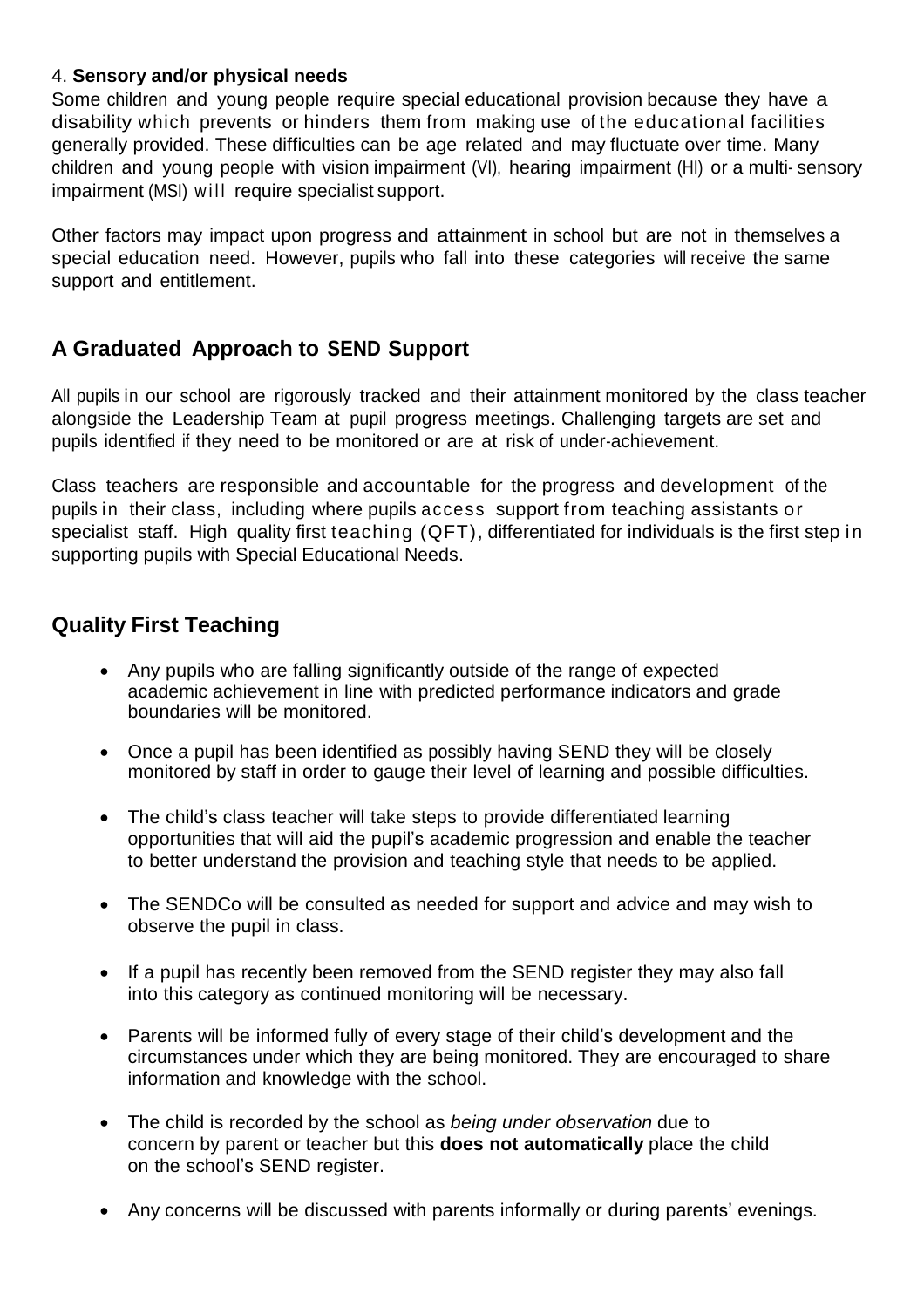• Parent's evenings are used to monitor and assess the progress being made by children.

## **SEND Support**

Where it is determined that a pupil does have SEND, parents will be formally advised of this and the decision will be added to the SEND register. The aim of formally identifying a pupil with SEND is to help school ensure that effective provision is put in place and so remove barriers to learning. The support provided consists of a four – part process:

**A**ssess **P**lan **D**o **R**eview

This is an ongoing cycle to enable the provision to be refined and revised as the understanding of the needs of the pupil grows. This cycle enables the identification of those interventions which are the most effective in supporting the pupil to achieve good progress and outcomes.

#### *Assess*

This involves clearly analysing the pupil's needs using the class teacher's assessment and experience of working with the pupil, details of previous progress and attainment, comparisons with peers and national data, as well as the views and experience of parents. The pupil's views and where relevant, advice from external support services will also be considered. Any parental concerns will be noted and compared with the school's information and assessment data on how the pupil is progressing.

This analysis will require regular review to ensure that support and intervention is matched to need, that barriers to learning are clearly identified and being overcome and that the interventions being used are developing and evolving as required. Where external support staff are already involved their work will help inform the assessment of need. Where they are not involved they may be contacted, if this is felt to be appropriate, following discussion and agreement from parents.

#### *Plan*

Planning will involve consultation between the teacher, SENDCo and parents to agree the adjustments, interventions and support that are required; the impact on progress, development and or behaviour that is expected and a clear date for review. Parental involvement may be sought, where appropriate, to reinforce or contribute with progress at home

All those working with the pupil, including support staff will be informed of their individual needs, the support that is being provided, any particular teaching strategies/approaches that are being employed and the outcomes that are being sought.

#### *Do*

The class teacher remains responsible for working with the child on a day-to-day basis. They will retain responsibility even where the interventions may involve group or one-to-one teaching away from the main class teacher. They will work closely with teaching assistants and to plan and assess the impact of support and interventions and links with classroom teaching. Support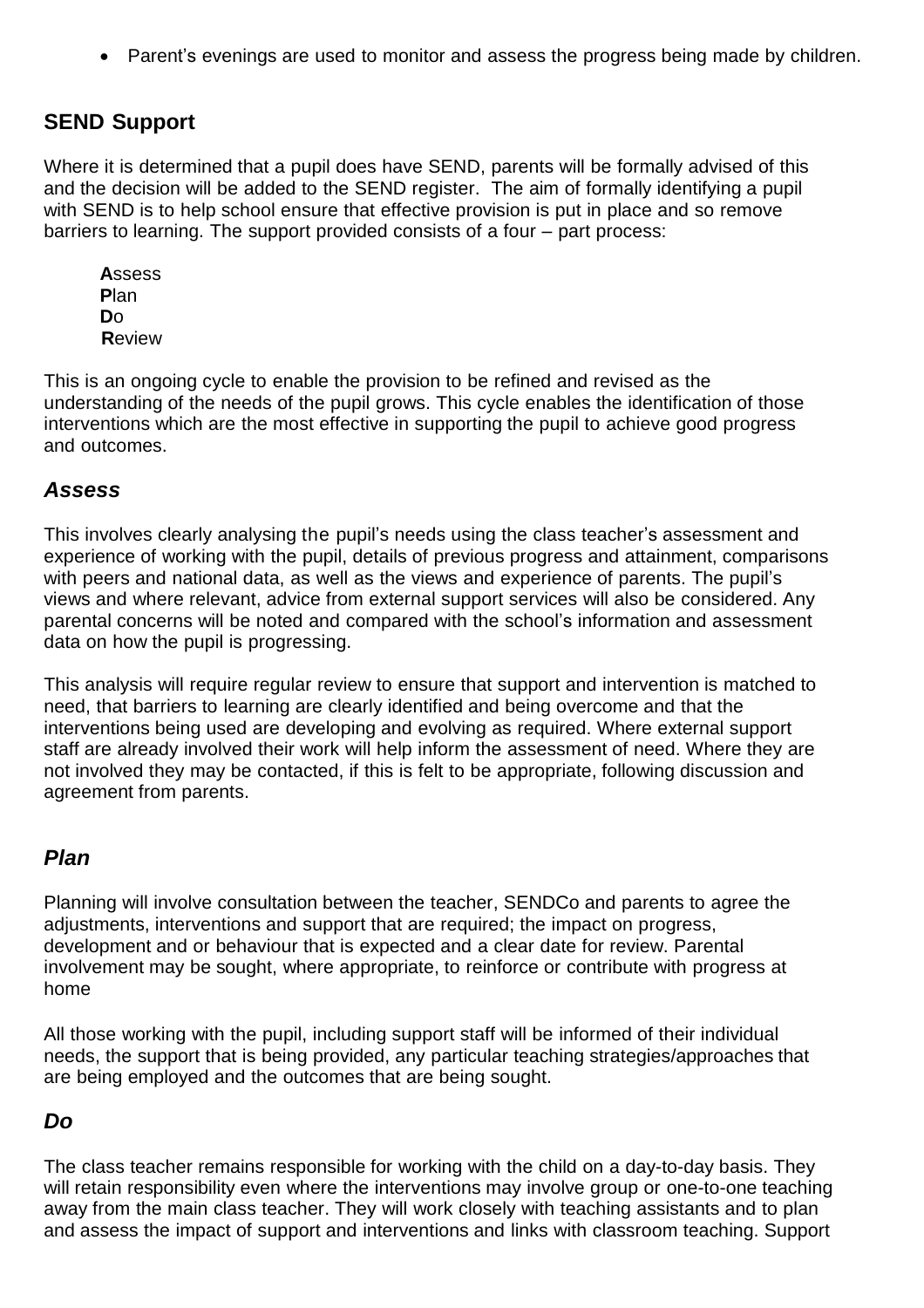with further assessment of the pupil's strengths and weaknesses, problem solving and advising of the implementation of effective support will be provided by the SENDCo.

#### *Review*

Reviews of a child's progress will be made regularly. The review process will evaluate the impact and quality of the support and interventions. It will also take account of the views of the pupil and where necessary their parents. The class teacher, in conjunction with the SENDCo will revise the support and outcomes based on the pupil's progress and development making any necessary amendments going forward, in consultation with parents and the pupil.

## **Referral for an Education, Health and Care Plan (EHCP)**

If a child has lifelong or significant difficulties, they may undergo a Statutory Assessment Process which is usually requested by the school *but* can be requested by a parent. This will occur where the complexity of need or a lack of clarity around the needs of the child are such that a multi-agency approach to assessing that need, to planning provision and identifying resources, is required.

The decision to make a referral for an Education and Health Care Plan will be taken at a progress review.

The application for an Education and Health Care Plan will combine information from a variety of sources including:

> Parents Teachers **SENCo** Social Care Health professionals

Information will be gathered relating to the current provision provided, action points that have been taken, and the preliminary outcomes of targets set. A decision will be made by a group of people from education, health and social care about whether or not the child is eligible for an EHC Plan. Parents have the right to appeal against a decision not to initiate a statutory assessment leading to an EHC Plan.

Further information about EHCP can be found via the SEND local offer:

<http://infolink.suffolk.gov.uk/kb5/suffolk/infolink/localoffer.page?localofferchannel=0>

## **Education, Health and Care Plans (EHC Plan)**

Following Statutory Assessment, an EHC Plan will be provided by Suffolk County Council, if it is decided that the child's needs are not being met by the support that is ordinarily available. The school and the child's parents will be involved in developing and producing the plan.

Parents have the right to appeal against the content of the EHC Plan. They may also appeal against the school named in the Plan if it differs from their preferred choice.

Once the EHC Plan has been completed and agreed, it will be kept as part of the pupil's formal record and reviewed at least annually by staff, parents and the pupil. The annual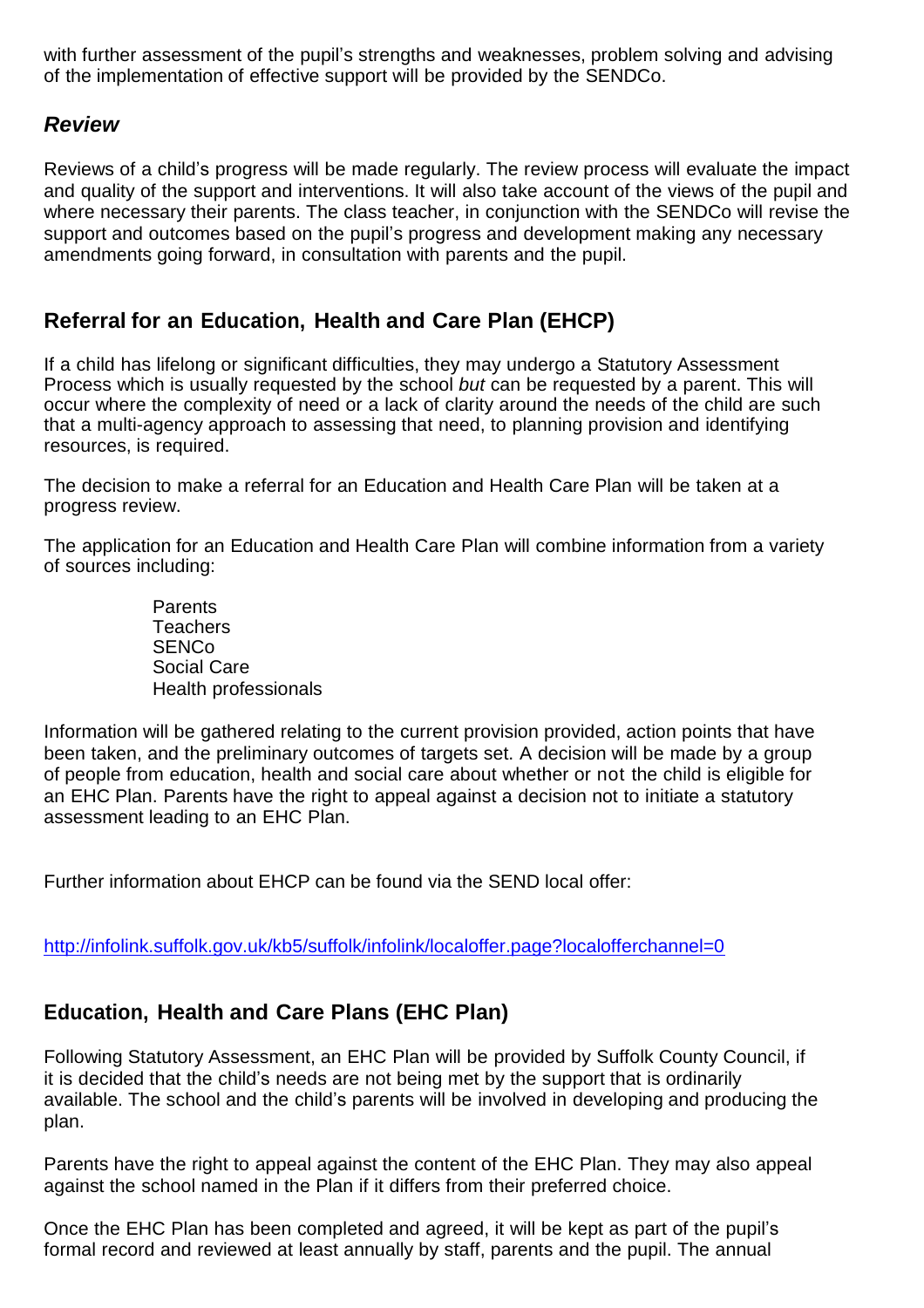review enables provision for the pupil to be evaluated and, where appropriate, for changes to be put in place, for example, reducing or increasing levels of support.

#### **Access to the curriculum, information and associated services**

Pupils with SEND will be given access to the curriculum through the specialist SEND provision provided by the school as is necessary, as far as possible, taking into account the wishes of their parents and the needs of the individual.

Every effort will be made to educate pupils with SEND alongside their peers in a mainstream classroom setting. Where this is not possible, the SENDCo will consult with the child's parents for other flexible arrangements to be made.

Regular training and learning opportunities for staff on the subject of SEND and SEND teaching are provided both in school and across the family of schools. Staff members are kept up to date with teaching methods which will aid the progress of all pupils including those with SEND.

In-class provision and support are deployed effectively to ensure the curriculum is differentiated where necessary. We make sure that individual or group learning is available where it is felt pupils would benefit from this provision.

We set appropriate individual targets that motivate pupils to do their best, and celebrate achievements at all levels.

#### **Inclusion of pupils with SEND**

The Headteacher and SENDCo oversee the school's policy for inclusion and are responsible for ensuring that it is implemented effectively throughout the school.

The school curriculum is regularly reviewed to ensure that it promotes the inclusion of all pupils. This includes learning outside the classroom.

The school will seek advice, as appropriate, around individual pupils, from external support services through the termly pupil progress and review meetings.

#### **Evaluating the success of provision**

In order to make consistent continuous progress in relation to SEND provision the school encourages feedback from staff, parents and pupils throughout the year.

Pupil progress will be monitored on a termly basis in line with the SEND Code of Practice.

SEND provision and interventions are recorded on an individual basis, which are updated when the intervention is changed. These are updated by the class teacher and are monitored by the SENDCo. These reflect information passed on by the SENDCo at the beginning of an academic year and are adapted following assessments/ needs identified within the classroom. These interventions are monitored and evaluated termly by the SENDCo and information is fed back to the staff, parents and governors. This helps to identify whether provision is effective.

#### **Complaints procedure**

If a parent or carer has any concerns or complaints regarding the care or welfare of their child the first person to address is the childs class teacher. If it is still felt that the matter has not been resolved then an appointment can be made to speak to the Headteacher or SENDCo, who will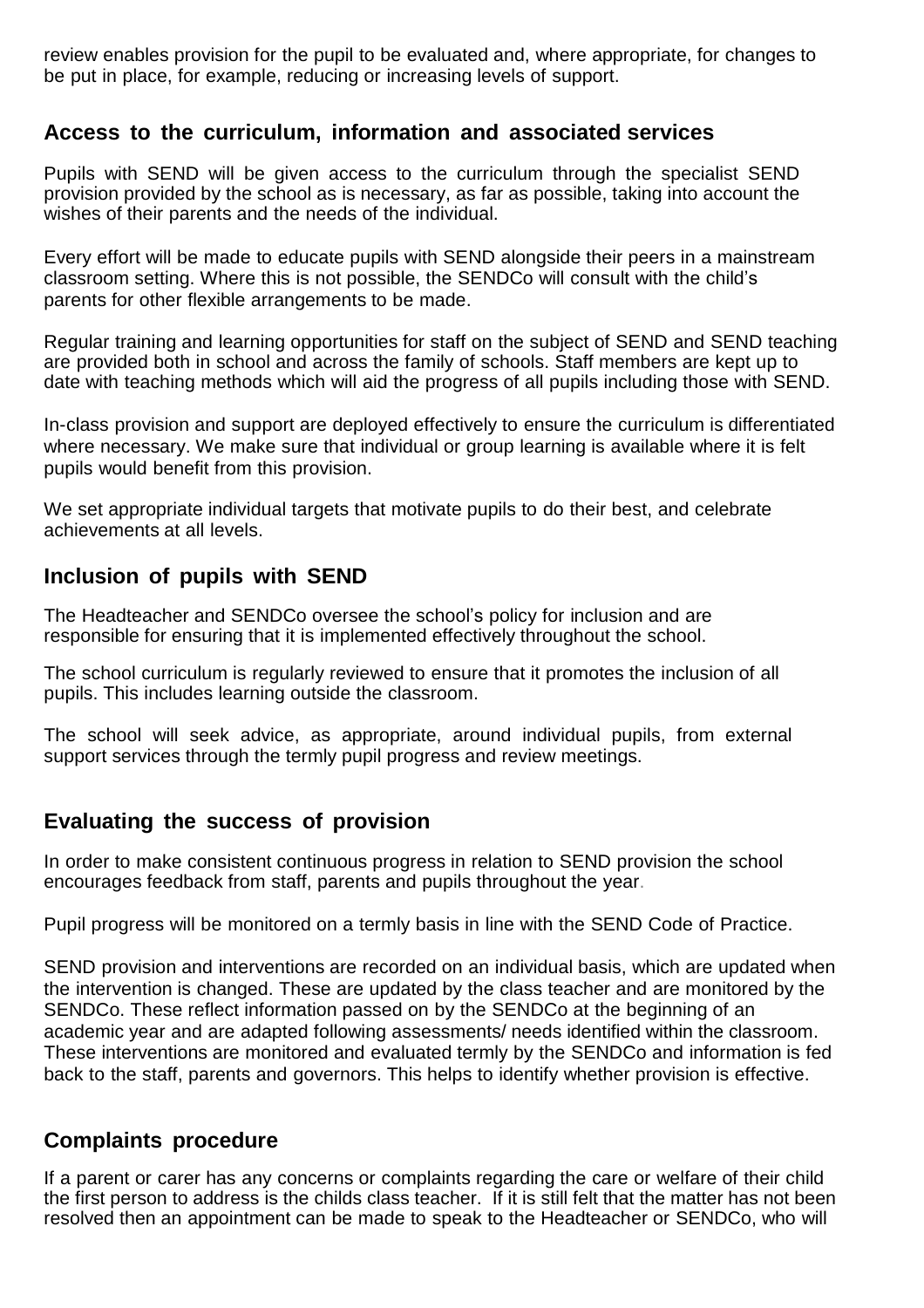be able to advise them further. If you still feel that the matter requires further investigation, then referral of the Governing body complaints procedure should be addressed.

## **In service training (CPD)**

We aim to keep all school staff up to date with relevant training and developments in teaching practice in relation to the needs of pupils with SEND.

The SENDCo attends relevant SEND courses, Family of Schools SEND meetings and facilitates/signposts relevant SEND focused external training opportunities for all staff.

We recognise the need to train all our staff on SEND issues and we have funding available to support this professional development. The SENDCo, along with the Headteacher, ensures that training opportunities are matched to school development priorities and current needs.

## **Working in partnerships with parents**

At Kingsfleet Primary School we believe that a close working relationship with parents is vital in order to ensure

- early and accurate identification and assessment of SEND leading to appropriate intervention and provision
- continuing social and academic progress of children with SEND
- personal and academic targets are set and met effectively

In cases where more frequent regular contact with parents is necessary, this will be arranged based on the individual pupil's needs. The SENDCo may also signpost parents of pupils with SEND to the local authority Parent Partnership service where specific advice, guidance and support may be required. A useful site to consult can also be found using the link below:

#### <https://www.access-unlimited.co.uk/>

If an assessment or referral indicates that a pupil has additional learning needs, the parents and the pupil will always be consulted with regards to future provision. Parents are invited to attend meetings with external agencies regarding their child, and are kept up to date and consulted on any points of action drawn up in regards to the provision for their child.

The school's SEND Governor, Susie Layzell may be contacted at any time in relation to SEND matters.

#### **Links with other agencies and voluntary organisations**

Kingsfleet Primary School invites and seeks advice and support from external agencies in the identification and assessment of, and provision for SEND. The SENDCo is the designated person responsible for liaising with the following:

> Education Psychology Service Behaviour Support Services Social Services Speech and Language Service (Specialist HLTA also liaises) Community Pediatrician Occupational Therapist Specialist Outreach Services e.g. CISS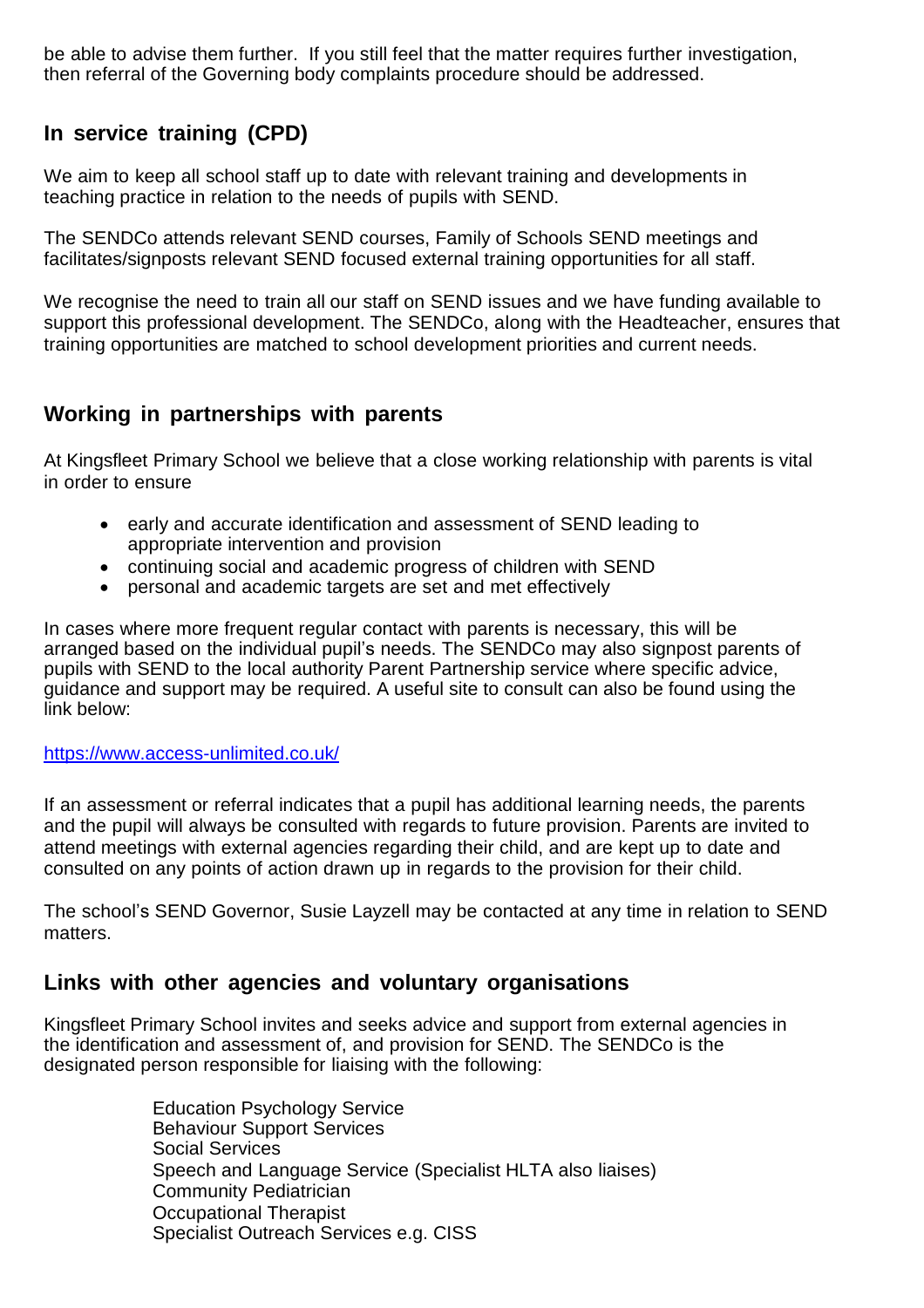In cases where a child is under observation or a cause for concern, focused meetings will be arranged with the appropriate agency.

## **Transition**

Additional transition support may be required to support our pupils with SEND. Some children may require support during the day and prepare for changes to their daily routine. Additional planning and transition work may be necessary at the end of the school year as a child moves between classes and works with different adults in school.

Links with secondary schools are clearly established. Teaching staff and the SENDCo discuss transfer of pupils with SEND with receiving school staff.

Pupils with an Education, Health and Care Plan will have transition support at the earliest opportunity.

#### **Supporting Pupils at School with Medical Conditions**

We recognise that pupils at school with medical conditions should be properly supported so that they have full access to education, including school trips and physical education. Some children with medical conditions may be disabled and where this is the case the school will comply with its duties under the Equality Act 2010.

Some may also have SEND and may have an EHC plan which brings together health and social care needs, as well as their special educational provision. Where this is the case, the SEND Code of Practice (2014) is followed.

Our policy for supporting pupils with medical conditions is published on our website.

#### **Documents included with this policy:**

- Identification of children with SEND flowchart
- Additional support identification form
- SEN concerns form
- SEN Intervention evaluation form
- IEP format form (For individuals it is applicable to)
- Provision Map format form

Signed: R. McCarthy (SENDCo) Date: March  $10<sup>th</sup>$  2022

Signed: K. Beattie (Headteacher) Date: March  $10^{th}$  2022

Signed: R. Shaw (SEN Governor) Date: March 10<sup>th</sup> 2022

Review date: March 2023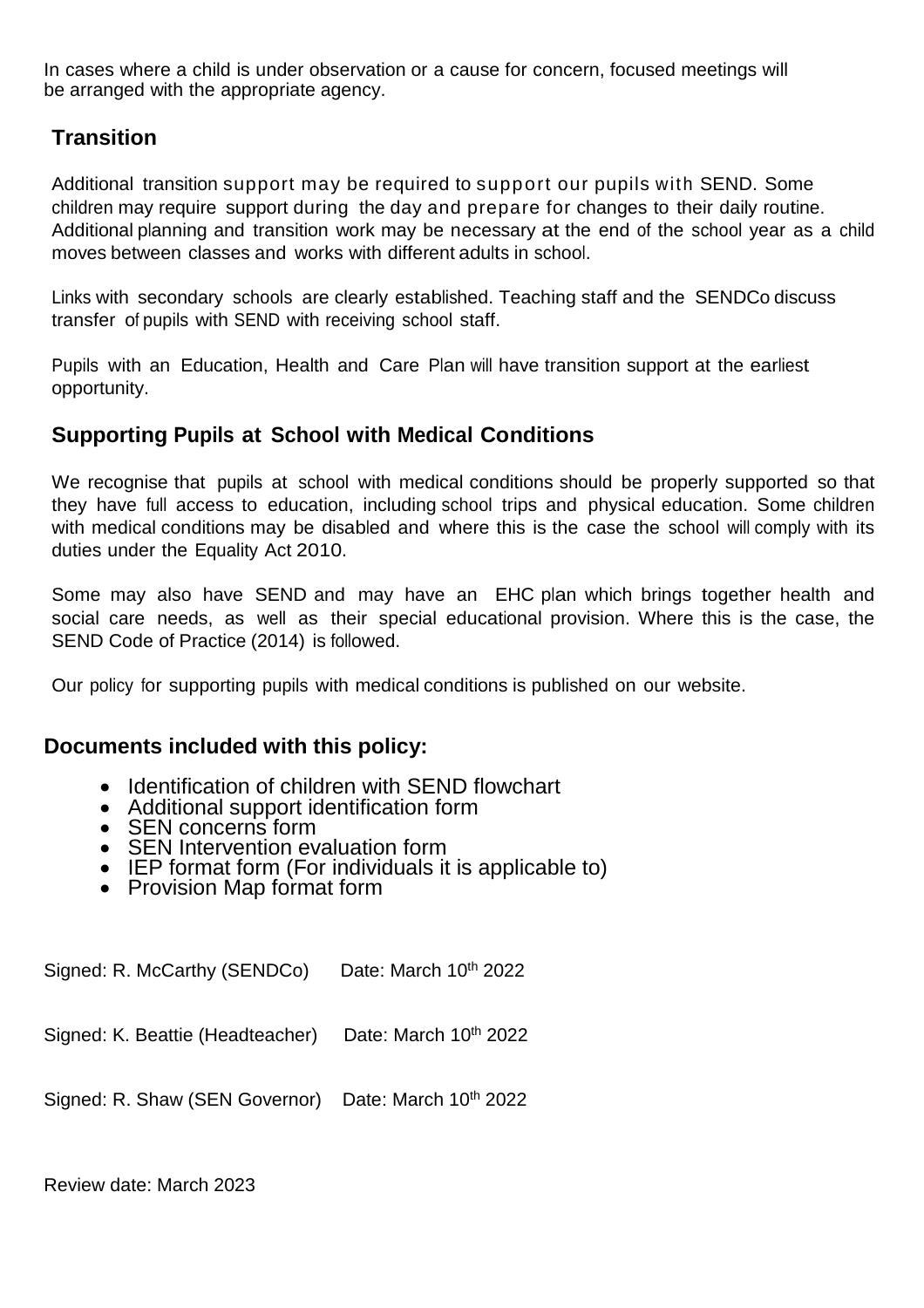| <b>Internal Referral to SENDCo</b>                                                                       |                |                                     |   |       |  |  |  |  |
|----------------------------------------------------------------------------------------------------------|----------------|-------------------------------------|---|-------|--|--|--|--|
| Name of pupil:                                                                                           | <b>Class:</b>  |                                     |   |       |  |  |  |  |
| <b>Priority Level:</b> (5 being high priority)                                                           | $\overline{2}$ | 3                                   | 4 | 5     |  |  |  |  |
| Are parents/carers aware of this referral? Have they raised similar concerns<br>What are their concerns? |                |                                     |   |       |  |  |  |  |
| Tick which areas(s) of concern apply to the pupil:                                                       |                |                                     |   |       |  |  |  |  |
| Communication and interaction                                                                            |                | Social, emotional, mental<br>health |   |       |  |  |  |  |
| <b>Cognition and learning</b>                                                                            |                | Sensory and/or physical             |   |       |  |  |  |  |
| What are your specific concerns, and those of the TA if applicable?                                      |                |                                     |   |       |  |  |  |  |
| Please give the latest assessment outcomes for the pupil:                                                |                |                                     |   |       |  |  |  |  |
| Reading                                                                                                  |                | <b>Maths</b>                        |   |       |  |  |  |  |
| Writing                                                                                                  |                | Spelling                            |   |       |  |  |  |  |
| Other:                                                                                                   |                | Other:                              |   |       |  |  |  |  |
| What have you tried so far include time scale if relevant, and what were the<br>outcomes?                |                |                                     |   |       |  |  |  |  |
| Provision/Intervention                                                                                   |                | Outcome/Impact                      |   |       |  |  |  |  |
|                                                                                                          |                |                                     |   |       |  |  |  |  |
| Which actions would you like the SENDCo to take? $(\checkmark)$                                          |                |                                     |   |       |  |  |  |  |
| Observe child in class                                                                                   |                | Make a referral<br>to               |   |       |  |  |  |  |
| Meet with parents                                                                                        |                | Help with classroom strategies      |   |       |  |  |  |  |
| Recommend an intervention                                                                                |                | Other:                              |   |       |  |  |  |  |
| Teacher:                                                                                                 | Signed:        |                                     |   | Date: |  |  |  |  |
| To be completed by SENDCo:                                                                               |                |                                     |   |       |  |  |  |  |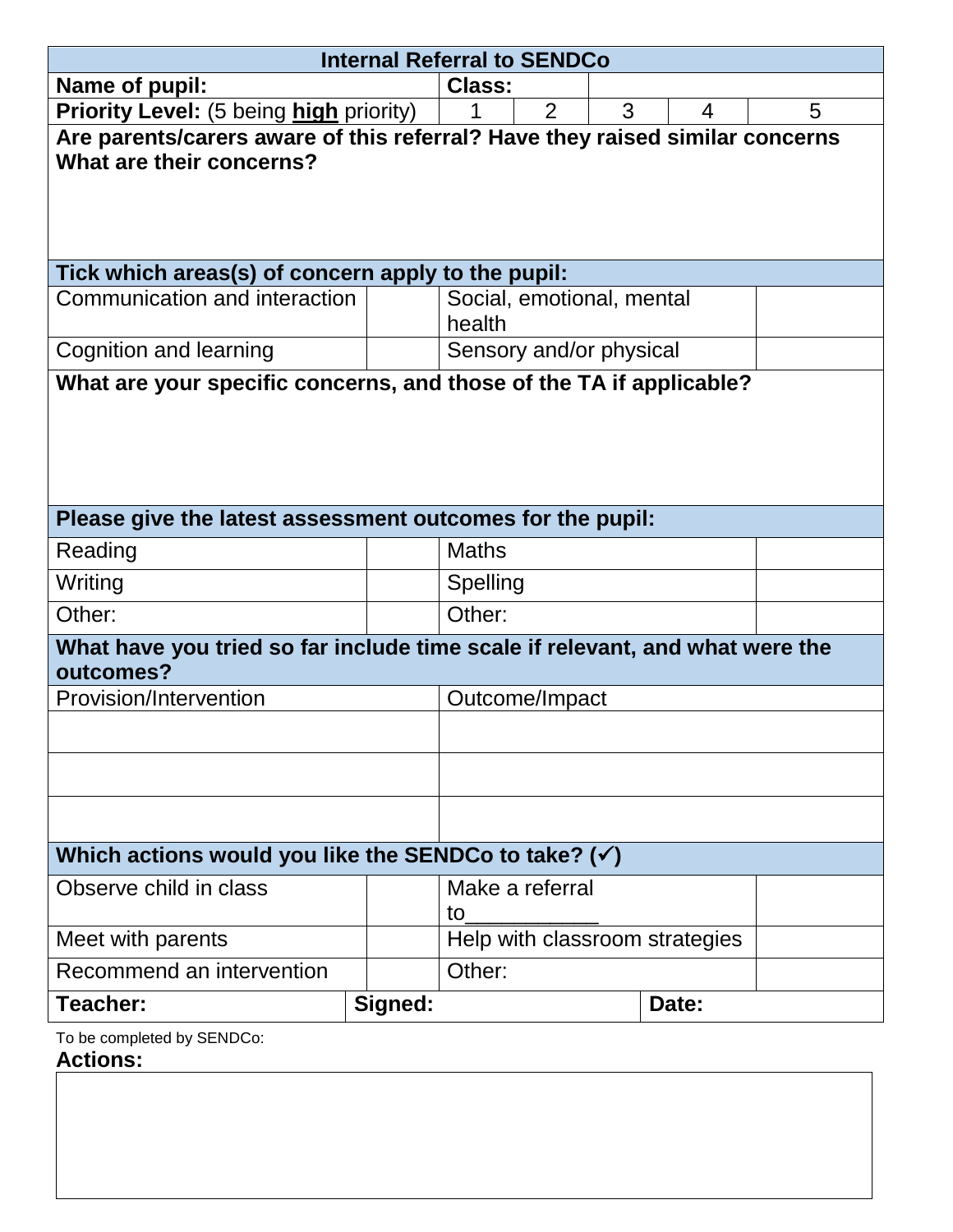## **Kingsfleet Primary School** *'Be the best you can be'*



|                                                                      | <b>SEN Intervention Evaluation</b>             |  | Date: |                                     |  |  |
|----------------------------------------------------------------------|------------------------------------------------|--|-------|-------------------------------------|--|--|
| Name of intervention:                                                |                                                |  |       |                                     |  |  |
|                                                                      | Adult responsible for completing intervention: |  |       |                                     |  |  |
| Class:                                                               |                                                |  |       |                                     |  |  |
|                                                                      | Term (please circle as appropriate)            |  |       |                                     |  |  |
|                                                                      | Autumn 1 Autumn 2                              |  |       | Spring 1 Spring 2 Summer 1 Summer 2 |  |  |
| Please attach a copy of the intervention notes with this evaluation. |                                                |  |       |                                     |  |  |
|                                                                      | Key focus of intervention:                     |  |       |                                     |  |  |
|                                                                      |                                                |  |       |                                     |  |  |

Have there been any difficulties with running the intervention or the intervention itself?

What has been the noticeable impact of this intervention? Have the children made progress? Are they applying the skills taught to their independent learning? Is the intervention still appropriate to the child/children taking part?

When you have completed this evaluation please keep one for your records and copy one for the SENDCo.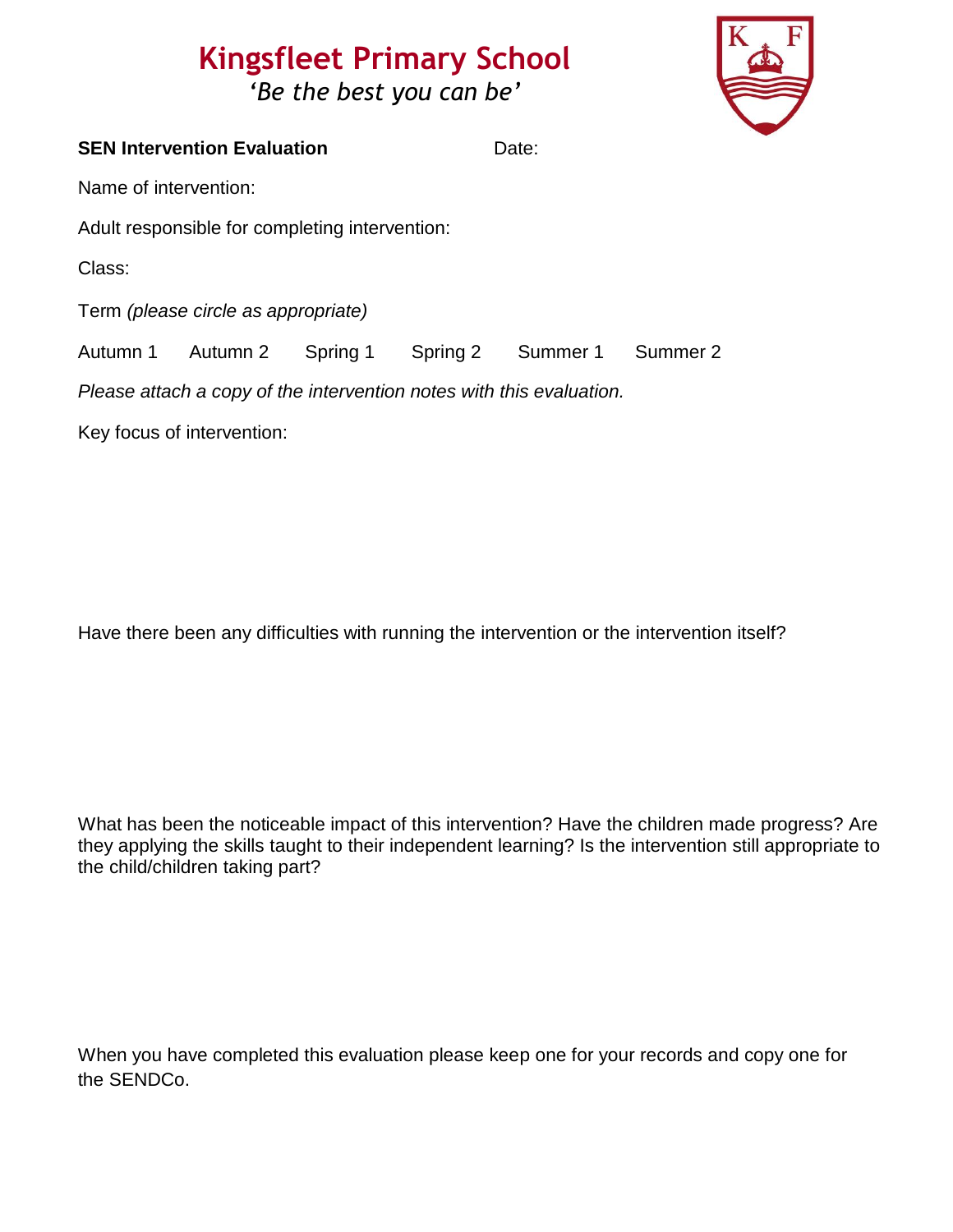## Kingsfleet Primary School

## Identification of Children with SEND Needs.